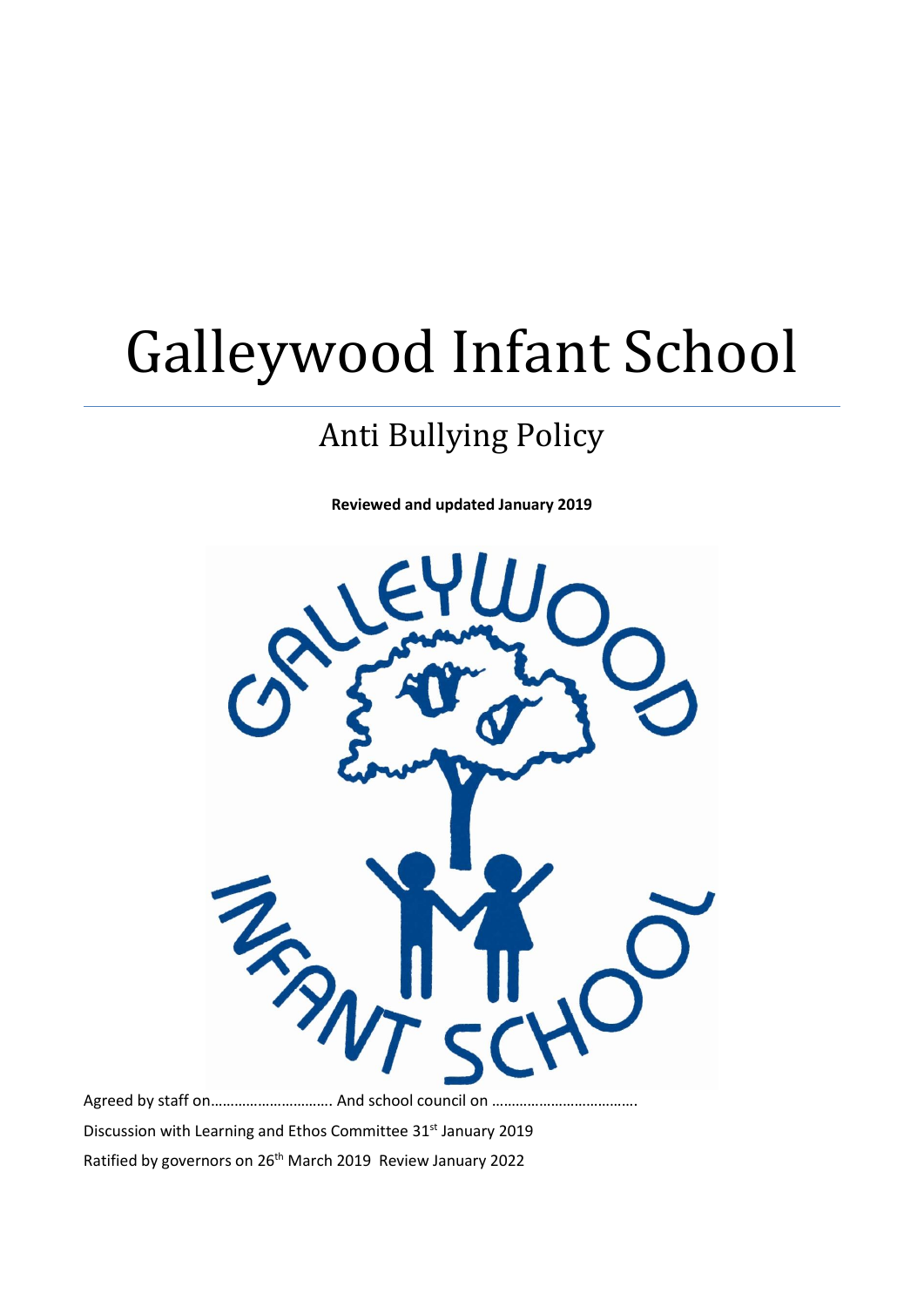### **GALLEYWOOD INFANT SCHOOL**

#### **Anti-Bullying Policy June updated Jan 2019.**

At Galleywood Infant School we are committed to a policy of inclusion and equality where all children learn to value diversity and respect one another. Bullying behaviour is totally unacceptable and we actively seek to ensure that all children feel happy and safe in our school.

#### **We aim to:**

- Promote a secure and happy environment, free from the threat of verbal, physical or indirect bullying;
- Ensure that every child at Galleywood Infant School knows how to access help and support
- Produce a clear and effective school response to any bullying incidents that may occur
- Make all those connected with the school aware of our strong opposition to bullying

#### **What is bullying?**

Bullying is being deliberately hurtful to others or behaving in a way that causes them to feel threatened or unsafe. It is often repeated over a period of time. Bullying behaviour may be secret or covered up and can therefore be difficult to detect.

The Anti-bullying Alliance defines bullying as:

*The repetitive, intentional hurting of one person by another(s), where the relationship involves an imbalance of power. Bullying can be carried out physically, verbally, emotionally or through cyberspace.* The ECC Antibullying steering group 2008 defines bullying as:

*Bullying is any behaviour which is perceived by the targeted individual or any other person as intending to hurt, intimidate, frighten, harm or exclude.*

Bullying is not usually an isolated incident and neither is it when children occasionally have an argument. It can take place at any age and in any place. Bullying can take different forms:

- **Non- verbal (physical):** hitting, kicking, taking belongings, intimidation, invasion of space, homophobic.
- **Verbal:** name calling, insults, racist remarks, threats, taunting, homophobic.
- **Indirect:** spreading rumours, exclusion from social groups.
- **Cyber bullying:** the use of technology, particularly phones and the internet, to deliberately upset someone else. (see expanded section below)

Bullying can take place in all relationships: between pupils, between pupils and staff or between staff. Bullying affects:

- safety and happiness
- self esteem and confidence
- academic achievement

The school believes that nobody has the right to hurt other people by hitting or kicking them, calling names, spreading rumours about them or by doing anything else which is intended to be upsetting. All children have a right to learn in a supportive, caring and safe environment without fear of being bullied. The school has a clear policy on the promotion of positive behaviour. (See our Behaviour Policy)

All children are reminded through class PSHE lessons and assemblies that bullying may be verbal, physical or through the use of technology and will not be tolerated by the school in any form whatsoever. They are made aware that any repetitions or patterns of unkind behaviour will be treated as bullying and significantly, that speaking out is essential. Children are taught that being safe is the most important thing and that every child has the right to feel safe in our school. See also: *Preventing and tackling bullying. Advice for headteachers, staff and governing bodies July 2013* 

#### **Strategies for dealing with Cyber Bullying**

Cyber bullying differs from other forms of bullying in that it can take place at any time and can invade previously safe places such as the home. Cyber bullies can communicate their messages to a wide audience with remarkable speed and can often remain unidentifiable and unseen.

Cyber bullying includes:

• **Text message bullying**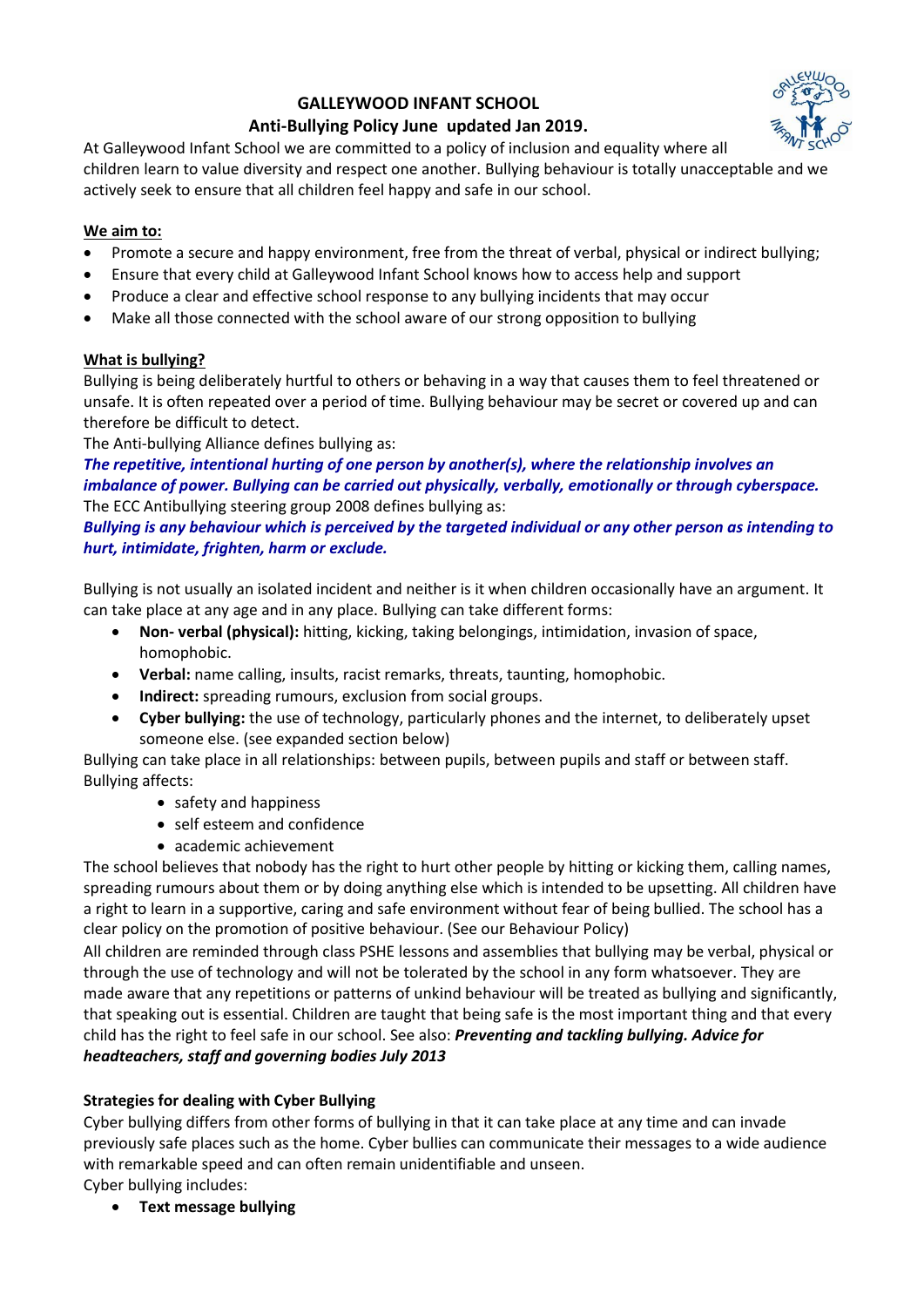- **harassment via social media**
- **phone call bullying**
- **email bullying**
- **chat room bullying**
- **bullying through instant messaging**
- **bullying through websites**
- **bullying through on-line gaming**

We ensure that all e-communication used on the school site or as part of school activities off site are monitored. Blocking technologies are continually updated and harmful sites blocked. Security systems are in place to prevent images or information about pupils being accessed improperly outside school. Although cyber bullying is most likely to happen outside the school and involve older children we will support and liaise with parents, children and the police to manage incidents successfully. E-Safety is included within PSHE and computing curriculum at Foundation Stage and Key Stage 1. Parents are reminded via newsletters that many popular social media sites and apps are suitable for older children, not those aged between 4-7yrs. The school subscribes to some safe and appropriate sites, for which children have a personal login. E Safety updates are provided via newsletters and E Safety talks are offered annually for parents.

#### **We promote anti-bullying behaviour through:**

- Maintaining a school culture that values and celebrates differences, and does not tolerate discrimination
- Maintaining a culture of vigilance throughout the school, and the attitude that "it could happen here" in relation to bullying behaviour
- Encouraging and developing good relationships between children and between staff
- Having a programme of social education that promotes positive attitudes, supports the development of friendships and builds self esteem
- Actively encouraging children to seek support with any problems and giving them time and privacy to share any concerns
- Working with children to help them grow in understanding of the consequences of their actions
- Having clear procedures, understood and reviewed by all stakeholders;
- Having an atmosphere of openness and honesty in line with the school values and ethos
- Having effective channels of communication so that patterns of behaviour become visible
- Working as a community to support children and adults who are or may become vulnerable
- Having a well supervised school site;

#### **We take positive action to prevent bullying through:**

- Publishing an Anti-bullying policy and making it available to all stakeholders via the School Council, school website and through staff team meetings.
- Publishing our Behaviour Policy; having a clear and consistent approach to managing behaviour in school
- Assembly themes, PSHE curriculum, circle times and discussion
- Promoting positive behaviour through our 3 school rules;
- Teaching children to identify and talk about their feelings
- Teaching children to be assertive and stop a game they are not enjoying
- Encouraging children to care for and help one another and to invite children who may be left out into their games
- Ensuring all children know someone they can talk to if there is a problem- talking to them about their "safety circle" of trusted adults at school and at home.
- Having an open door approach where parents inform us of any concerns at an early stage
- Listening attentively to children and parents, taking them seriously and investigating appropriately.
- Providing children with a wide variety of methods to encourage communication, e.g. circle time, worry box, role play, stories, drawing cartoon strips, 1-1 time, social skills groups.
- Following the Stop, Think, Choose, Do approach, where children need some support with behaviour choices (Smart Thinking)
- Making opportunities for mixed age activities across year groups and occasionally with St Michael's
- Discussing safety and suggestions for improvements at least annually by School and Class Councils
- Reporting incidents that occur in the playground to the class teacher or Headteacher.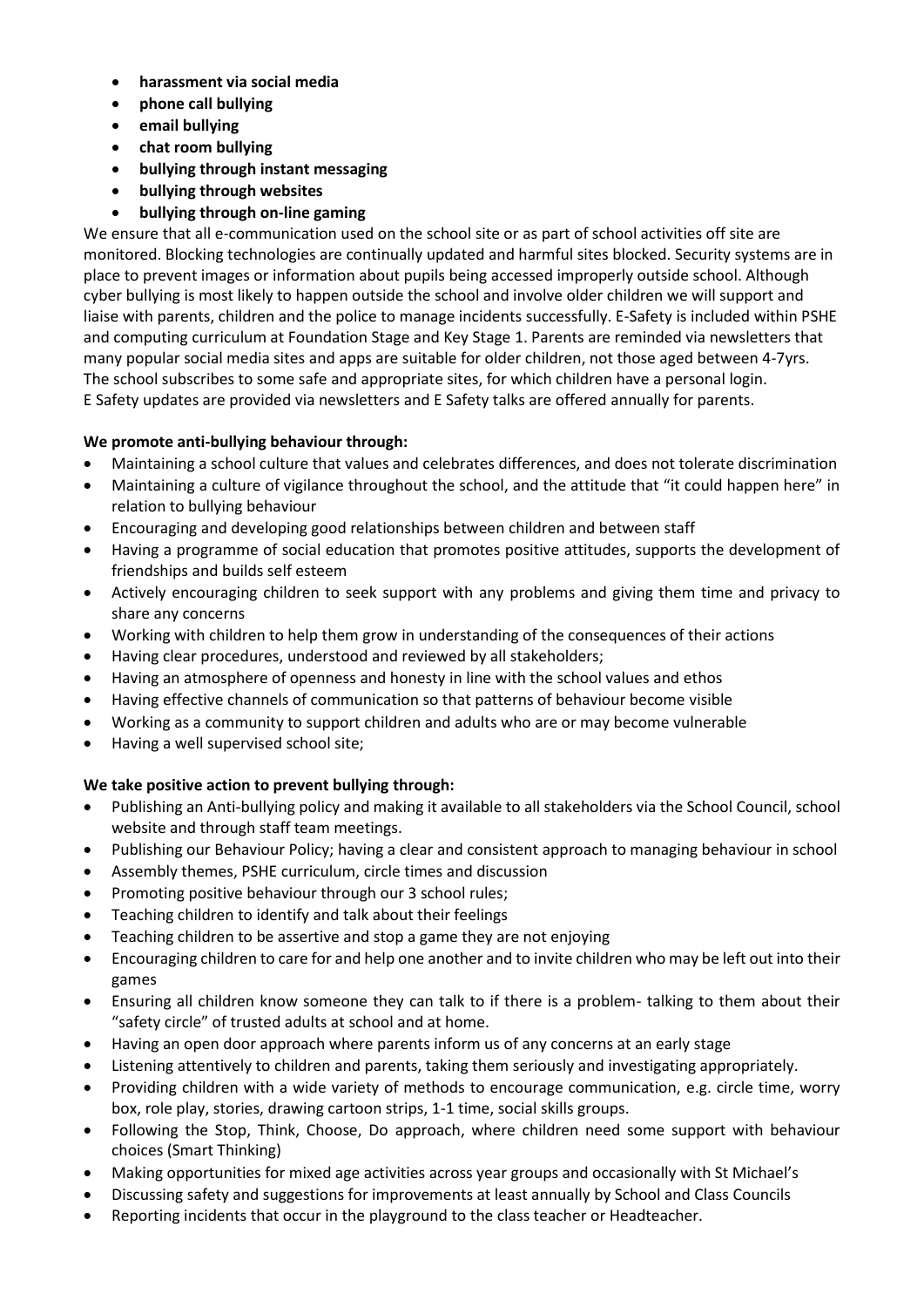- Modelling good behaviour and supporting the inclusion of everyone in friendship groups.
- Reading stories for special situations (library) including some that address anti-bullying.

Staff are trained to look out for changes in behaviour which could include:

- A child who is withdrawn, on their own or finds it difficult to make friends
- A child who finds it difficult to concentrate on classwork
- A child who may become disruptive and / or aggressive in class
- A child who is reluctant to come to school, to go outside at playtimes

Children are given "time to talk": the opportunity to express their thoughts and feelings with a chosen adult either individually or within a small group.

#### **What should parents do if they think their child is being bullied?**

The first point of contact is the child's class teacher. The headteacher is actively involved in such cases through discussion with the children concerned and the class teachers. Parents are encouraged to share their concerns so that prompt action can be taken.

#### **Procedure for all incidents:**

#### **Stage 1**

- We listen to the concern, take it seriously and undertake to handle it sensitively.
- We make it clear that bullying is not tolerated and that those who have reported it have done the right thing in telling someone and asking for help.
- The Headteacher, Deputy Headteacher or Learning Mentor gathers information from all relevant parties (e.g. class teacher, TAs, MDAs, other members of school staff, peers, parents)

#### **Stage 2**

- Decision is made about whether the allegation is isolated or part of a pattern.
- We determine the actions depending on the particular circumstances and according to the school's behaviour policy.
- The Headteacher/ Deputy Headteacher in consultation with the class teacher agree action. **Stage 3**
- The HT records incident details including actions and outcomes in the Incident Log.
- The HT informs parents of the school's concerns and any actions as soon as possible **Stage 4**
- We listen sympathetically to the perpetrator to develop an understanding of why they might be exhibiting this behaviour in order to prevent a recurrence;
- Support is given to the children involved (to the bullied, the bully and if appropriate to bystanders) on an individual or group basis or as part of a whole class activity. Clear expectations for future behaviour are explained to the children; work may take place to raise individual self esteem, teach calming strategies or develop personal, social and emotional skills.
- Consider involving an appropriate member of the schools team to work with the bully or bullied child: Family Support Worker, Counsellor, Learning Mentor, Wellbeing Counsellor, in consultation with a child's parents/ carers and class teacher.
- All staff are made aware through staff meetings, TA meetings or MDA update; staff monitor the situation and communicate effectively to minimise the risk of further incidents.
- A very serious incident of bullying could result in exclusion for the bully and/ or referral to an outside agency such as the Social Care team.

#### **Stage 5**

• Ongoing monitoring by HT/DHT/Learning Mentor, checking in with relevant parties.

#### **Action for isolated incidents**

Depending on the nature of the incident action will be taken in line with the school's Behaviour Policy. Records will be kept and staff will monitor.

#### **Action for pattern of behaviour incidents**

- HT and DHT draw up an action plan in response to the incident to include appropriate interventions for both victim and perpetrator.
- Parents invited for meeting to discuss the incident and action plan.